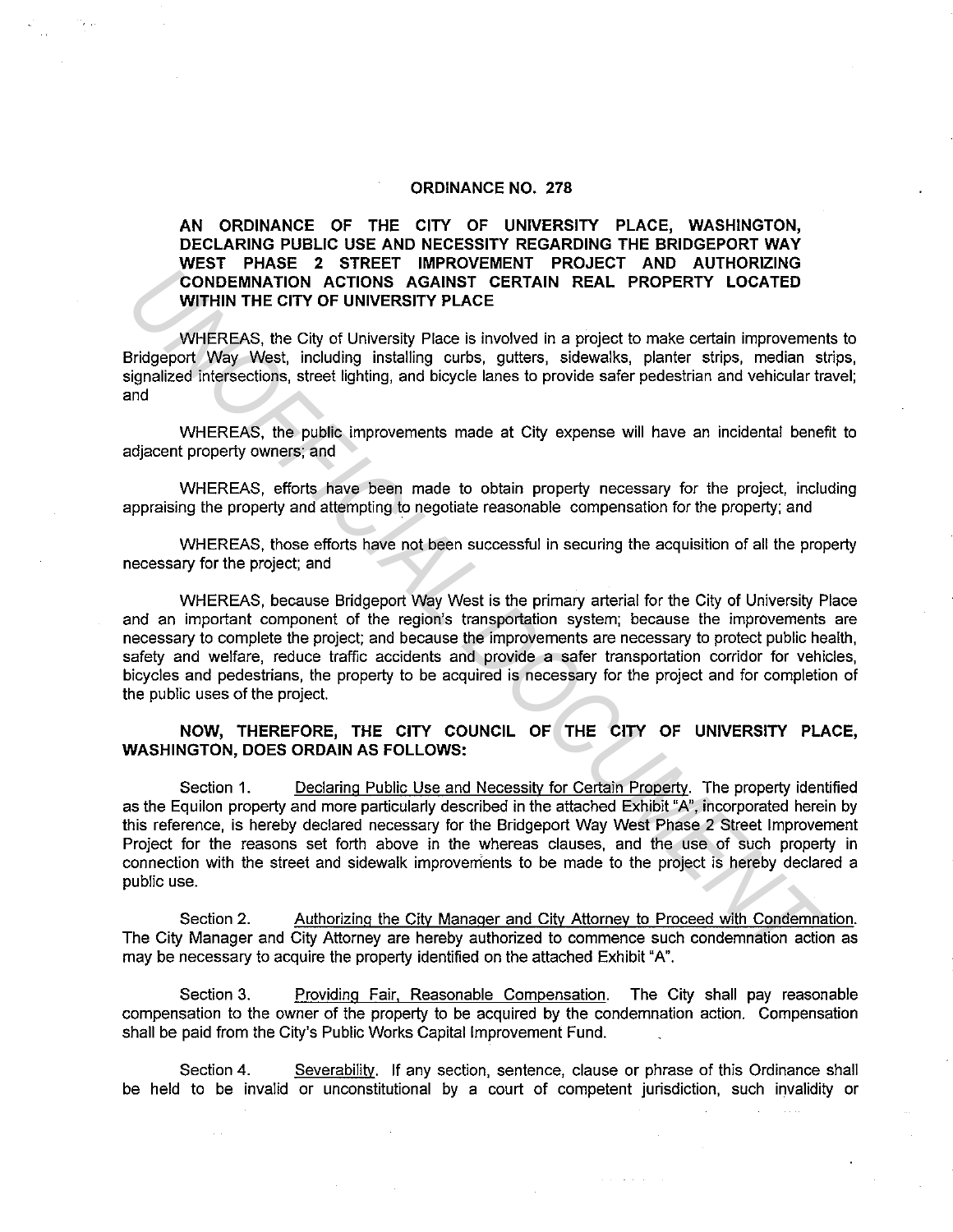unconstitutionality shall not effect the validity or constitutionality of any other section, sentence, clause or phrase of this Ordinance.

Section 5. Publication and Effective Date. A summary of this Ordinance consisting of its title shall be published in the official newspaper of the City. This ordinance shall be effective five (5) days after its publication.

**PASSED BY THE CITY COUNCIL ON THIS 15TH DAY OF MAY, 2000.** 

VITEST:<br>
VITEST:<br>
USSAIN Matthew, City Clerk<br> **UPPROVED AS TO FORM:**<br>
The of Published Control May 14, 2000<br>
Mate of Published Control May 24, 2000<br>
Mate Of Published Date:<br>
May 24, 2000

**ATTEST:** 

< *ee Otte----*

Susan Matthew, City Clerk

May 19, 2000 May 24, 2000

**M:/ord/2000/condemnation Equilon Parcel 02-20.IS.3-147** 

2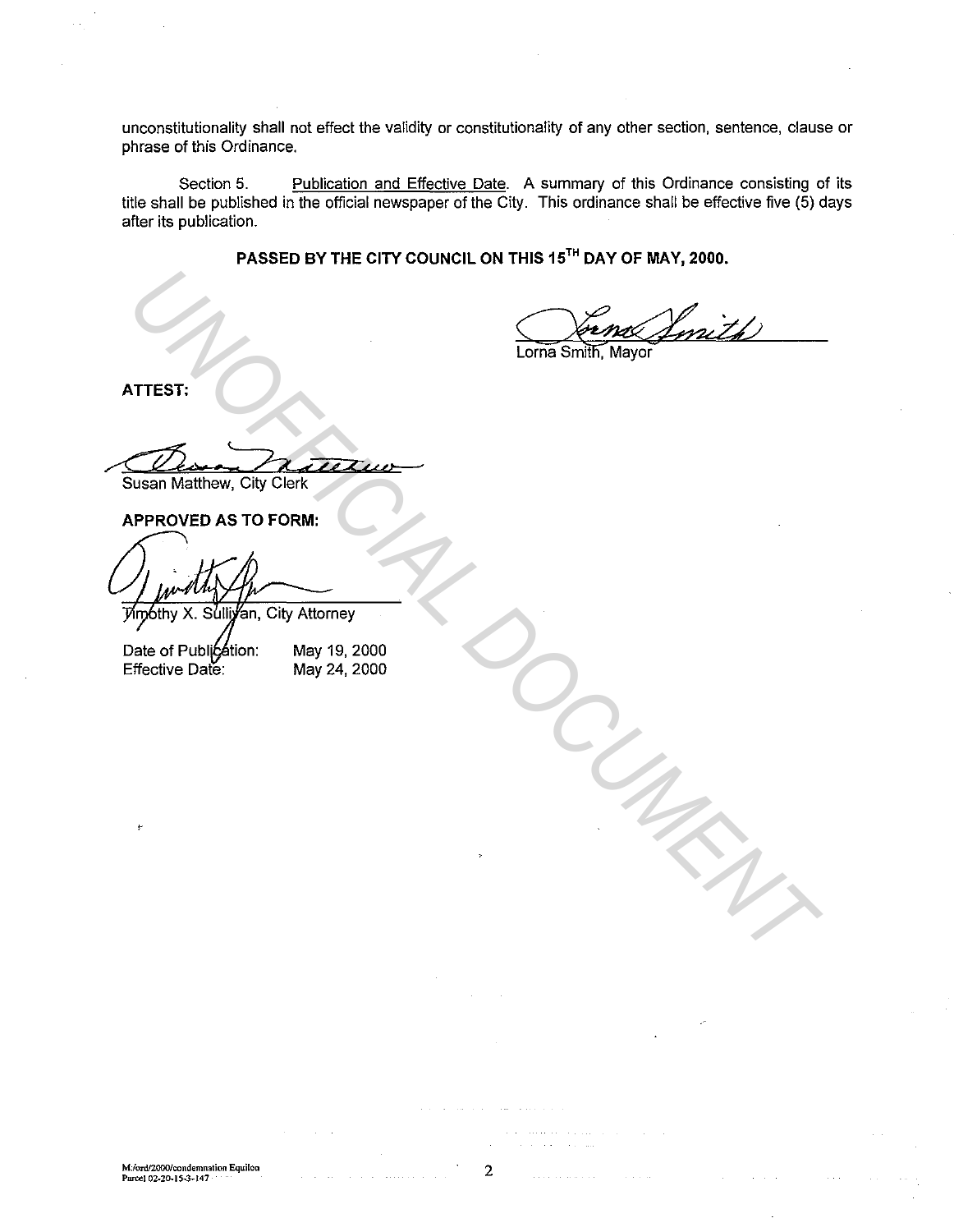## **EXHIBIT A**

# **(Page 1of2)**

### **EQUILON ENTERPRISES LLC - PARCEL NUMBER 39**

# **PARCEL DESCRIPTION**

THE NORTH 150 FEET OF THE EAST 190 FEET OF THE NORTHEAST QUARTER OF THE NORTHEAST QUARTER OF THE SOUTHWEST QUARTER OF SECTION 15, TOWNSHIP 20 NORTH, RANGE 2 EAST OF THE WILLAMETTE MERIDIAN, IN PIERCE COUNTY, WASHINGTON. EXCEPT THE NORTH 30 FEET FOR 40TH STREET WEST. AND EXCEPT THE EAST 30 FEET FOR BRIDGEPORT WAY.

AND EXCEPT THE FOLLOWING CONVEYED TO PIERCE COUNTY BY DEED RECORDED UNDER RECORDING NUMBER 8708040232:

BEGINNING AT THE NORTHEAST CORNER OF THE SOUTHWEST QUARTER OF SECTION 15, TOWNSHIP 20 NORTH, RANGE 2 EAST OF THE WILLAMETTE MERIDIAN; THENCE SOUTH 88°46'19" WEST ALONG THE NORTH LINE OF SAID SUBDIVISION 51.14 FEET; THENCE SOUTH 01°13'41" EAST 30 FEET TO THE TRUE POINT OF BEGINNING; THENCE CONTINUING SOUTH 01°13'41" EAST 5 FEET; THENCE SOUTH 88°46'19" WEST 125 FEET; THENCE NORTH 01°13'41" WEST 5 FEET; THENCE NORTH 88°46'19" EAST 125 FEET TO THE TRUE POINT OF BEGINNING.

SITUATE IN THE CITY OF UNIVERSITY PLACE, COUNTY OF PIERCE, STATE OF WASHINGTON.

### **RIGHT-OF-WAY ACQUISITION**

THAT PART OF THE ABOVE DESCRIBED PARCELL YING EASTERLY OF THE FOLLOWING DESCRIBED LINE:

BEGINNING ON THE SOUTH LINE OF THE ABOVE DESCRIBED PARCEL AT A POINT WHICH BEARS SOUTH 89°55'12" WEST 9.44 FEET FROM THE SOUTHEAST CORNER OF SAID PARCEL; THENCE NORTH 00°25'08" EAST 57.87 FEET; THENCE NORTH 14°51'20" WEST 30.37 FEET; THENCE SOUTH 75°08'40" WEST 6.00 FEET; THENCE NORTH 01°51'56" EAST 8.28 FEET; THENCE NORTH 39°28'03" WEST 16.82 FEET; THENCE SOUTH 89°55'12" WEST 6.74 FEET; THENCE NORTH 01°12'12" EAST 8.00 FEET TO THE EAST LINE OF SAID PARCEL AND THE TERMINUS OF THIS DESCRIBED LINE. CONTAINING 1,987 SQUARE FEET, MORE OR LESS. EXCEPT THE FOLLOWING DESCRIBED EASEMENT RETAINED FOR THE PURPOSE OF OPERATING EXISTING MONITORING WELLS AND MAINTAINING CONCRETE PAVEMENT COVERING FUEL STORAGE TANKS: **PARCEL DESCRIPTION**<br>THE NORTH 150 FEET OF THE EAST 190 FEET OF THE NORTHEAST QUARTER OF THE ANNIBATION (NORTHEAST QUARTER OF THE SOLUMENT PROTECT FOR A SUBSTANTING CONDITY, WASHINGTON.<br>
RANGE 2 EAST OF THE WILLAMETTE MERI

THAT PART OF THE ABOVE DESCRIBED PARCEL DESCRIBED AS FOLLOWS: THE NORTH 10.00 FEET OF THE SOUTH 104.00 FEET LYING EAST OF WEST LINE OF THE ABOVE DESCRIBED RIGHT OF WAY ACQUISITION AND WEST OF THE WEST LINE OF THE EAST 16.00 FEET OF THE ABOVE DESCRIBED PARCEL.

CONTAINING 125 SQUARE FEET, MORE OR LESS.

**Service State**